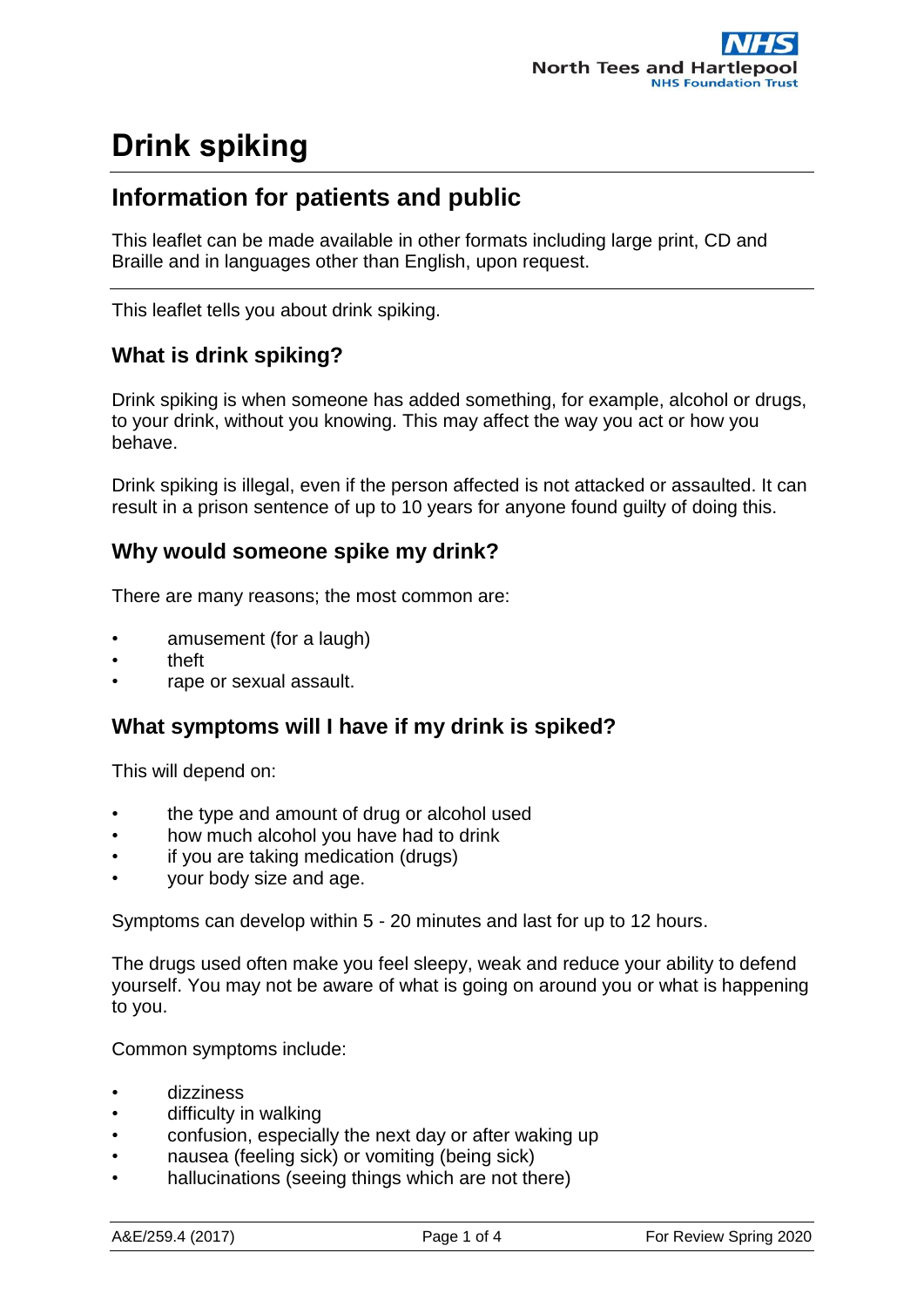- tiredness
- visual problems, for example, blurred vision
- paranoia (a feeling of fear or distrust of others)
- amnesia (loss of memory) especially about things that have happened recently.

High doses of some drugs used to spike drinks can cause problems with your muscles, a coma (a very deep unnatural sleep) and death.

### **Will I be able to tell if my drink is spiked?**

It is hard to tell if your drink has been spiked. The drugs are usually tasteless, odourless (no smell) and have no colour so you would not usually know.

### **What should I do if I think my drink has been spiked?**

If you begin to feel drunk after having only a small amount or no alcohol, or you think your drink may have been spiked, you should:

- get help from a friend you trust, a relative or a senior member of staff if you are in a club or pub
- go to a place of safety as soon as possible; but only go home with someone you totally trust. If you are with people you do not know, contact a trusted friend or relative to come and take you home and look after you.

If you start to feel very sleepy, vomit or have hallucinations, you should visit your GP or local Accident and Emergency Department **immediately**.

You should also contact the police as drink spiking is illegal. The police may ask for a sample of your blood or urine to test, to find out if drugs have been used. It is important you are tested as soon as possible if you think your drink was spiked as most drugs leave your body within 12 – 72 hours.

### **How can I try to prevent my drink from being spiked?**

You should:

- not leave your drink unattended and keep an eye on friends' drinks
- drink from a bottle rather than a glass if you can. It is more difficult to spike a drink in a bottle; keep your thumb over the opening.
- keep your drink in your hand at all times
- never accept a drink from someone who you do not know or trust
- not share, swap or drink any left over drinks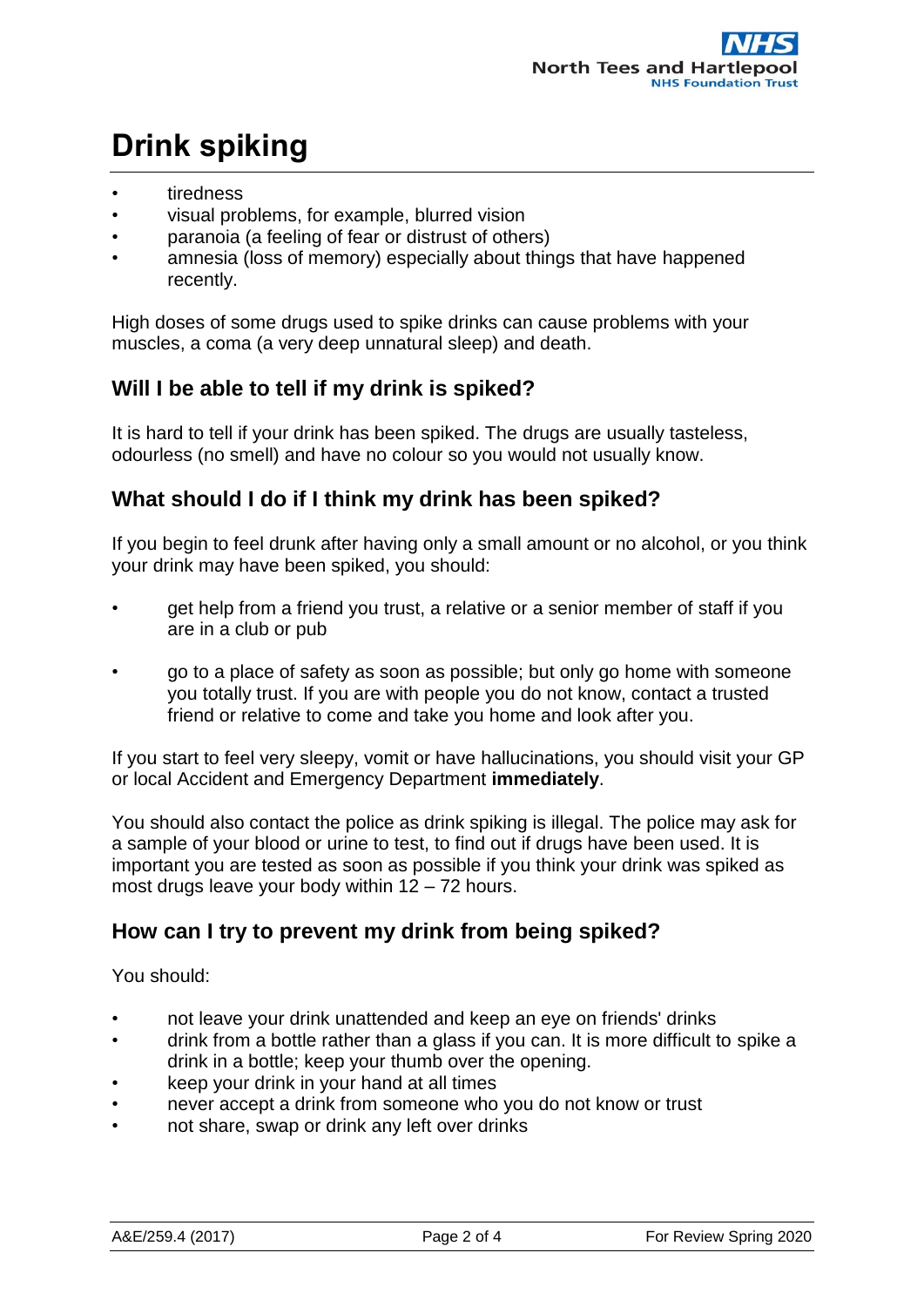If you go out with someone you do not know; tell a friend or relative where you are going and what time you expect to be back.

Some clubs or pubs can provide devices which can reduce the risk of your drink being spiked. You can also buy special plastic tops to go in bottles from supermarkets. There are also kits available in many pubs and clubs so you can test your drink to see if it has been spiked.

### **If you think your drink may have been spiked do not drink it.**

#### **Further information is available from:**

#### **NHS Choices**

telephone: 111 (when it is less urgent than 999) Calls to this number are free from landlines and mobile phones or via the website at [www.nhs.uk](http://www.nhs.uk/)